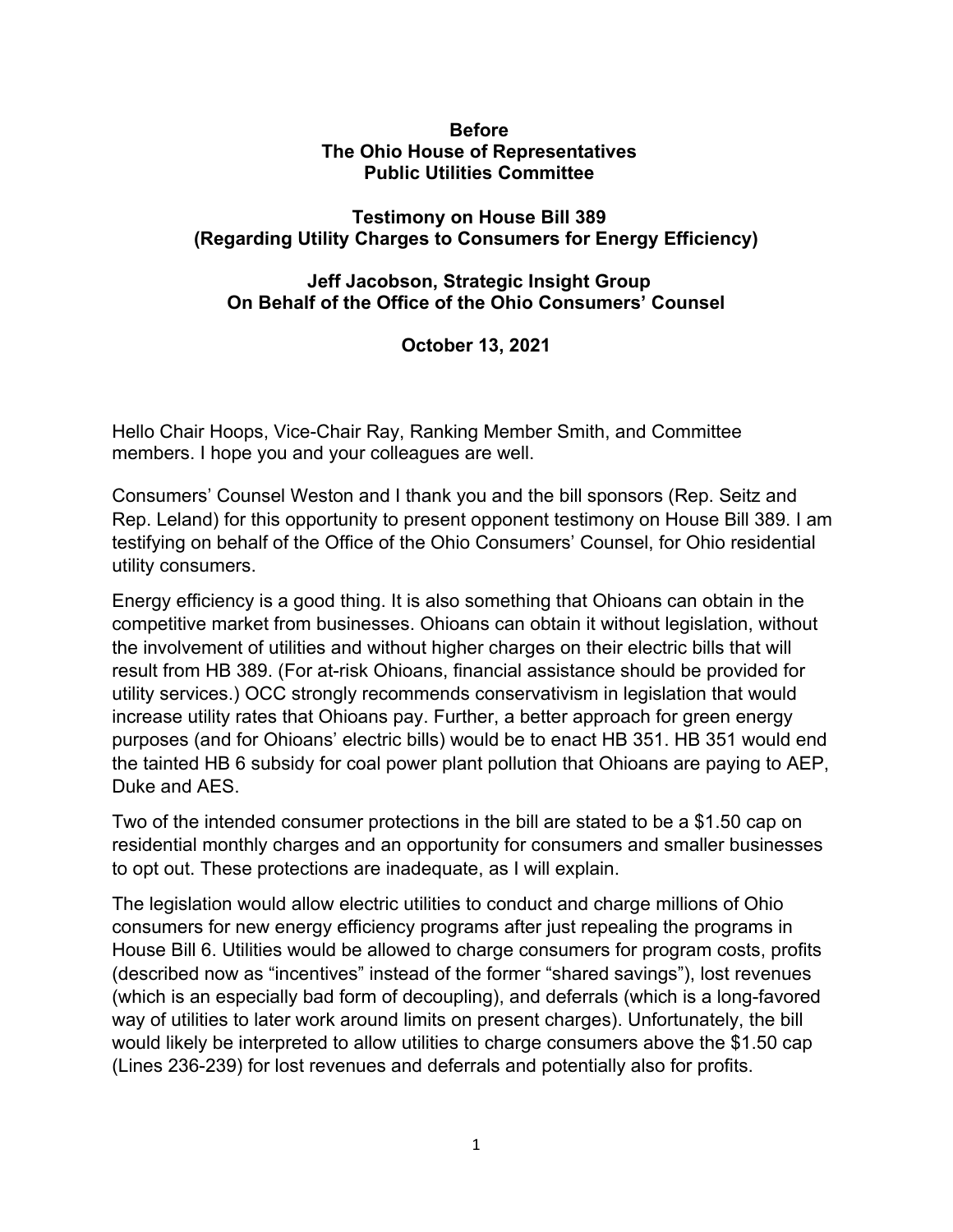The stated opportunity for consumers to opt out of the program (and its charges) is in reality quite limited. Consumers would be given a mere three weeks every five years to opt out. (Lines 270-275) Larger business consumers are given more favorable treatment than residential consumers and smaller businesses, where they are not in the program unless they opt in. (Lines 256-259) Even with this (limited) opt-out opportunity, we are concerned that utilities would still seek to charge opting-out consumers for lost revenues.

Examples of the need for consumer protections are as follows.

The monthly cap on charges should be a "hard" cap with no related charges allowed above the cap. The bill also contains a limit on total charges to consumers. (Lines 219- 235) Similarly, the limit on total charges to consumers should be a hard limit, that includes all charges to consumers such as costs, profits, deferrals, and lost revenues.

The monthly cap is defined merely as an **"average"** limit on charges. (Line 237) The word "average" should be deleted. It should be a cap, period. The bill allows utilities to charge consumers for **"incentives" (profits)**, with charges for incentives appearing to not be subject to the cap. (Lines 209-213) The incentives are similar to the so-called "shared savings" (profits) that utilities unfortunately charged to Ohioans under the repealed 2008 law's energy efficiency programs. Charges to consumers for utility profits on energy efficiency should be barred, as further explained below. The bill allows the utility-friendly approach to **"defer"** costs above the cap and expressly allows utility deferrals to be used to exceed the rate cap. (Lines 143-147) The bill allows utilities to charge consumers for **"lost revenues" (which is worse for consumers than typical decoupling)**. The charges for lost revenues appear to not be subject to the rate increase cap. (Lines 117-119, 214-218).

Despite all these charges, utilities can be expected to promote the energy efficiency programs as something they are offering to the public as "free." They're not free.

Regarding utility profits, HB 389 allows electric utilities to make Ohioans pay for millions of dollars of utility profits (so-called "incentives"), in addition to charges for the cost of the energy efficiency programs. (Lines 209-213) That is similar to the hundreds of millions of dollars in profits that the PUCO allowed utilities to charge consumers under the former required energy efficiency programs (now repealed by HB 6). Generally, OCC recommends protecting consumers from utility charges for add-on profits on energy efficiency measures. And energy efficiency costs are generally not a capital investment (like plant) on which utilities are allowed a profit on investment. Additionally, electric utilities already are receiving extremely favorable treatment under the 2008 energy law for profits, at consumer expense. There, unfortunately for consumers, the utilities have been allowed to charge consumers for excessive profits – and merely are not allowed to charge for "significantly" excessive profits. (O.R.C. 4928.143(F)) The provision for charging consumers for so-called incentives/profits should be removed from the bill.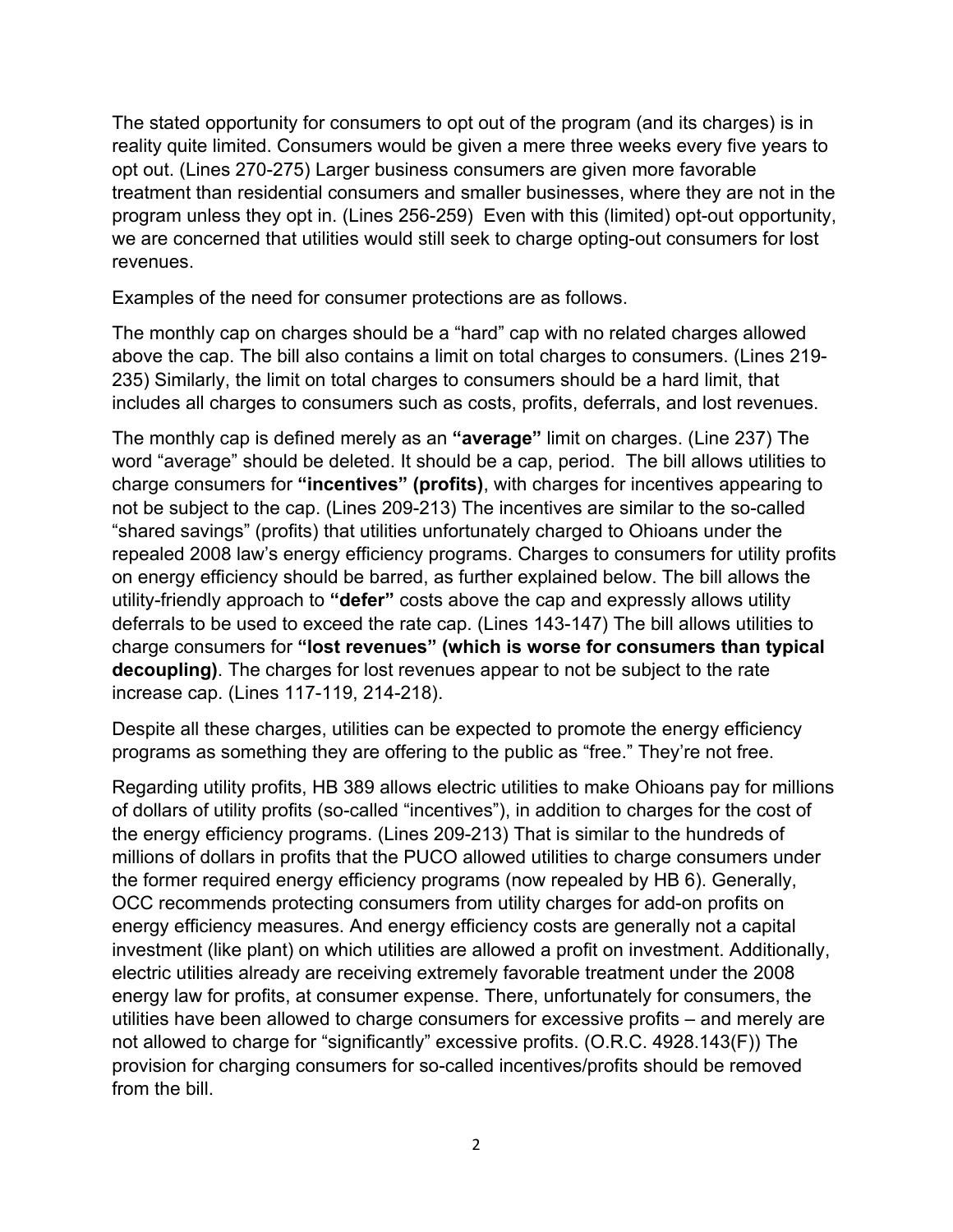Regarding lost revenues, the bill allows electric utilities to make Ohioans pay for millions of dollars of so-called "lost revenues," in addition to charges for the cost of the energy efficiency programs. (Lines 117-119, 214-218) A lost-revenues charge is similar to decoupling. (The most infamous decoupling charge was in tainted House Bill 6 for FirstEnergy, and is now repealed.) Lost revenues in ratemaking only operates as a charge to consumers, whereas decoupling (if allowed at all) should operate symmetrically where consumers could actually be given a credit if utility revenues increase. Unfortunately, recent decoupling charges by AEP and FirstEnergy only operated as charges to consumers. The charge to consumers for utility lost revenues should be removed from the bill. At a minimum, it should be changed to truly symmetrical decoupling where consumers, not just utilities, benefit at times. If lost revenues remains in the bill, the charge should be subject to the \$1.50 monthly cap on charges. Indeed, all charges to consumers that are related to the bill should be subject to the cap.

Regarding deferrals, the bill allows utilities to use the deferrals as a way of circumventing the \$1.50 cap, at consumer expense. (Lines 143-147) Deferral ratemaking is an anti-consumer mechanism that is overused at the utility-friendly PUCO. It allows utilities to defer costs for later collection, to circumvent consumer protections with limits on current charges. Deferral ratemaking should be disallowed. If allowed, it should be subject to the \$1.50 monthly cap on charges.

The bill allows utilities to make residential consumers and smaller businesses pay for government/utility energy efficiency programs (unless they opt out). But larger business consumers are exempt unless they opt in. (Lines 256-269) For fairness, all utility consumers should be treated the same regarding program participation, whether opt-in or opt-out.

In any event, the opt-out opportunity for consumers should be at least every two years (not merely every five years as in the bill). Also, a consumer should be allowed to opt out upon initiating new service. Further, the bill merely allows consumers 21 days to opt out from the postmark date on the utility notice (which means even less time after allowing for mail delivery, and if the utility envelope even bears a postmark). (Lines 280- 283) Consumers should be allowed at least 60 days to opt out, after receiving a prominent notice from the utility of the opt-out opportunity. There should be several months of advance notices in consumers' electric bills, including emails. Moreover, the bill should require it to be very easy for consumers to opt out, and not just by using a "postcard." (Line 283-287) There should be an automated online opt-out form and an automated phone opt-out. As an example, here is a link for an online opt-out for AEP's (unrelated) opportunity for consumers to opt out of AEP's release of their personal contact information to energy marketers. Link:

<https://www.aepohio.com/company/about/choice/residential/shared-list>

Instead of making needed reforms of PUCO processes, the bill limits the opportunity for consumer advocacy and due process at the PUCO, to the benefit of utilities against